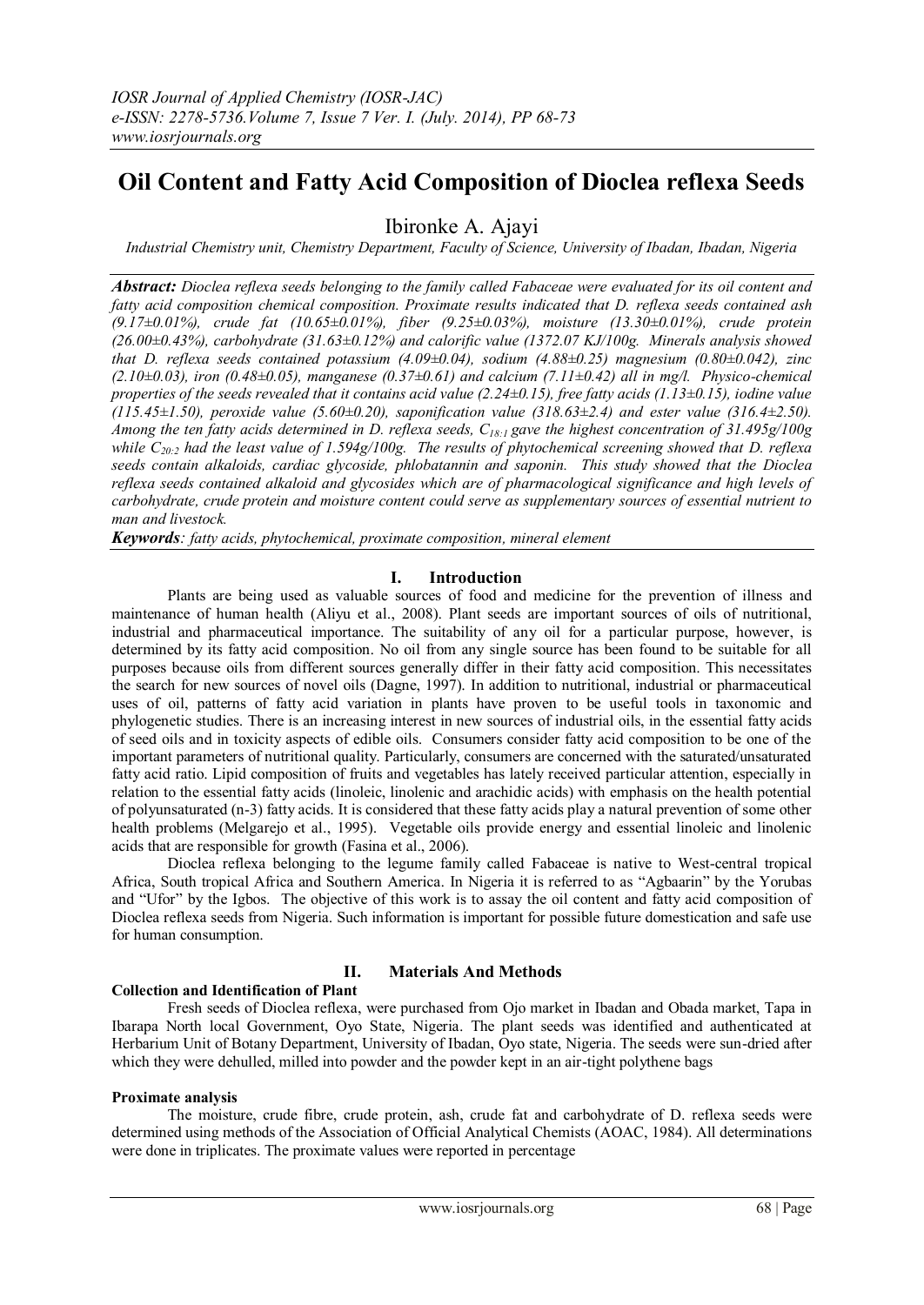# **Physico-chemical properties**

 The physico-chemical properties of the seed oil were determined by the standard methods. All determinations were done in triplicates. Procedures for the determination of the iodine value (Wijs'method) were those recommended by the AOAC (1984). The methods of analysis for free fatty acid, saponification, peroxide and acid values are as outlined by Ajayi and Aghanu (2011). Colour and state of the oils at room temperature were noted by visual inspection. The refractive indices of the oils were determined using an Abbe refractometer while the specific gravity which was done at room temperature was estimated by the use of a specific gravity bottle following the method of Pearson (1976).

# **Mineral analysis**

 The mineral contents of Dioclea reflexa seeds: were determined following the method of Ajayi et al. (2007). Potassium and sodium was determined using flame photometer, while calcium, magnesium, iron, zinc and manganese were determined using atomic absorption spectrophotometer as described the methods of the Association of Official Analytical Chemists (AOAC, 1990) after appropriate digestion by acids.

# **Phytochemical screening**

 Phytochemical screening of the powdered sample of Dioclea reflexa seeds was carried out by a procedure that was based on those earlier reports by Harborne (1973), Trease and Evans (1989) and Sofowora (1993). The powdered samples of Dioclea reflexa was subjected to phytochemical screening for the presence of different chemical groups of compounds such as saponins, alkaloids, terpenoids, cardiac glycosides as described in literatures of Ajayi et al. (2011). Qualitative phytochemical analyses of the selected plant seeds were determined using the method of Sofowora (1993). All determinations were done in triplicates.

# **Test for saponins**

1 g of each powdered sample was separately boiled with 10 ml of distilled water in a water bath for 10 mins. The mixture was filtered while hot and allowed to cool. The following tests were then carried out.

- **(a) Demonstration of frothing:** 2.5 ml of filtrate was diluted to 10 ml with distilled water and shaken vigorously for 2 mins; formation of froth which is stable for some minutes indicate the presence of saponin in the filtrate.
- **(b) Demonstration of emulsifying properties**: 2 drops of olive oil was added to the solution obtained from diluting 2.5 ml filtrate to 10 ml with distilled water after which it was shaken vigorously for a few minutes; formation of a fairly stable emulsion indicated the presence of saponins.

# **Test for alkaloids**

1 g of the powdered sample was separately boiled with water and acidified with 5 ml of 1 % HCl on a steam bath. The solution obtained was filtered and 2 ml of the filtrate was treated with few drops of the following reagents separately in different test tubes and observed. Filtrates were treated with Mayer's reagent (potassium mercuric iodide). Formation of a creamy white precipitate indicated the presence of alkaloids in the extract.

# **Test for cardiac glycosides**

 5 ml of the extract was treated with 2 ml of glacial acetic acid containing one drop of ferric chloride solution. This was underplayed with 1 ml of concentrated sulphuric acid. A brown ring at the interface indicated the deoxysugar characteristics of cardenolides. A violet ring may appear below the ring while in the acetic acid layer, a greenish ring may be formed.

# **Test for terpenoids**

5 ml of each extract was mixed in 2 ml of chloroform. 3 ml of concentrated H<sub>2</sub>SO<sub>4</sub> was then added to form a layer. A reddish-brown precipitate colouration at the interface formed indicated the presence of terpenoids.

# **Test for phlobatannins**

Deposition of a red precipitate when an aqueous extract of each plant sample was boiled with 1 % aqueous hydrochloric acid was taken as evidence for the phlobatannins.

# **Fatty acid analysis**

 The methyl ester of the crude oil was prepared in University of Tuebigen, Germany following the method of Lutz et al. (1998). 5 ml of CH<sub>3</sub>OH and 1 ml of CH<sub>2</sub>Cl<sub>2</sub> were added to 0.10 g of each oil sample. Ice was used to cool the mixture and then 0.6 ml of CH<sub>2</sub>COCl was added. 1 ml of the solution was withdrawn into a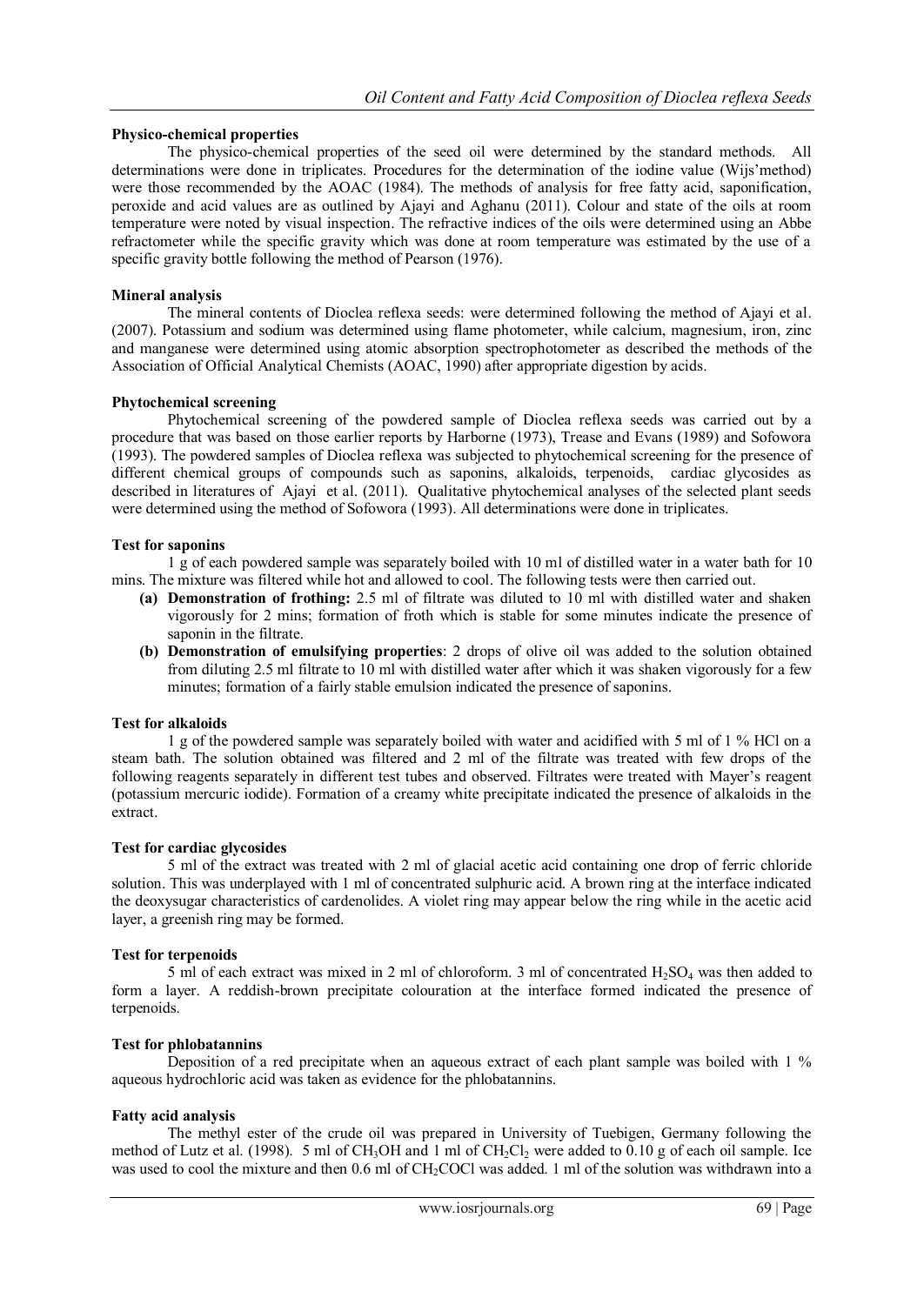hydrolysis tube and heated for 1 h at 110  $^{\circ}$ C. The solution obtained was again cooled with ice and discharged into a separating funnel containing 10 ml of 100 % NaCl solution. The extraction of the organics in the solution was carried out thrice with 4 ml of hexane; a rotatory evaporator was used to reduce the volume to 0.5 ml after which it was eluted on a silica gel column successively with 5 ml hexane and 4ml  $CH<sub>2</sub>Cl<sub>2</sub>$ . A separation was made of the CH<sub>2</sub>Cl<sub>2</sub> fraction on a DB5 30 m x 0.25 mm capillary installed on a GC Chrompack 900l (model; Chrompack 9001; city: Middelburg; country: Netherlands) equipped with computer software and mosaic integration. The programming of the temperature was 35 °C for 3 min after which it was increased at 20 °C/min up to 230  $^{\circ}$ C for 5 min. the internal standard was heptadecanoic acid. The detector used was flame ionization detector.

# **Statistical analysis**

 All data generated were analyzed using descriptive statistic (Olawuyi, 1996). Statistical values that were calculated include mean and standard deviation.

# **III. Results And Discussion**

### **Proximate result**

 The summary of the proximate composition of Dioclea reflexa seeds is presented on Table 1. The oil content of the seed is  $10.65\pm0.01$  %. This is lower than 19 % reported for soy bean (Oyenuga, 1968) but higher that of African yam bean with a fat content of 2.50 % (Edem et al., 1990). The oil might find use in cosmetic industries and in the manufacture of margarine. Total carbohydrate is high (38.59±0.12 %); it is within the range of 20.382±0.013 % and 70.123±0.020 % reported in literature for selected medicinal plants of Kyber Pakistan (Hussain et al., 2011). The seed is high in protein  $(26.00\pm0.43\%)$ . This is slightly higher than 24.4 % of paprika seeds (El\_Adawy and Taha, 2001) and 25.54±0.25 % of A. occidentale nut (Ajayi et al., 2013). This finding may focus interest on D. reflexa seeds as high protein sources in some food formulation.

# **Physico-chemical properties**

 Presented on Table 2 is the result of the physic-chemical constituents of D. reflexa seed oil. The acid value of D. reflexa seed oil  $(2.24 \pm 0.15 \text{ mgKOH}/\text{g}$  oil) is lower than the one reported for T. vogelii, P. macrophylla, C. grandiflora and M. arboreus with acid values of 3.72, 5.31, 5.03 and 4.39 respectively (Minzangi et al., 2011); the low acid value makes it suitable for soap making (Ojeh, 2011). The nutritional value of a fat depends, in some respects, on the amount of free fatty acids which develop. In the tropics, where vegetable oils are the most common dietary lipids, it has been shown that the free fatty acid content of cooking oil lies within limits of 0.0-3.0 % (Onyeike and Acheru, 2002). The low level of % free fatty acid in D. reflexa seed oil is an indication that the oil might be good edible oil that may store for a long time without spoilage through oxidative rancidity. Iodine value  $(115.45\pm1.50 \text{ g}I/100 \text{ g}$  oil), saponification value  $(318.63\pm2.40 \text{ mg})$ KOH/g oil), ester value (316.40 $\pm$ 2.50 mg KOH/g oil) and peroxide value (5.60 $\pm$ 0.20) are higher than the range reported by Ajayi and Aghanu (2011) for M. tenufolia seed oil. The colour of D. reflexa seeds is golden yellow and the state at room temperature is liquid.

# **Mineral composition**

 Mineral element analysis (Table 3) showed that D. reflexa seeds contained essential elements such as potassium (4.09±0.04 mg/l), sodium (4.88±0.25 mg/l) magnesium (0.80±0.04 mg/l), zinc (2.10±0.03 mg/l), iron  $(0.48\pm0.05 \text{ mg/l})$  and manganese  $(0.37\pm0.61 \text{ mg/l})$  and calcium  $(7.11\pm0.42 \text{ mg/l})$ . Minerals are required for normal growth, activities of muscles and skeletal development (such as calcium), cellular activity and oxygen transport (copper and iron), chemical reaction in the body and intestinal absorption (magnesium), fluid balance and nerve transmission (sodium and potassium). Iron is useful in prevention of anemia and other related diseases (Oluyemi et al., 2006**)**. Manganese plays a role in energy production and in supporting the immune system (Muhammad et al., 2011). Deficiency of these nutrients and minerals are known to affect the performance and health in both humans and livestock (Merck, 2005). Nutrients rich foods are vital for proper growth both in adults and children.

# **Phytochemical screening**

 Phytochemical screening of Dioclea reflexa as shown in (Table 4) revealed the presence of some bioactive components in the seed extract. It contains alkaloids, cardiac glycosides, saponin and phlobatannin while steroids, flavonoids and terpenoids were absent. These compounds have been shown to be active against potentially significant pathogens including those that are responsible for enteric infections Owolabi et al. (2007). Apart from their potential antibacterial activity, compounds present in this study such as alkaloids are known antimalaria agents, analgesics and can act as stimulants. Glycoside moieties such as saponins and cardiac glycosides can inhibit tumor growth, act as an antiparasitic agent, and can be used as an antidepressant.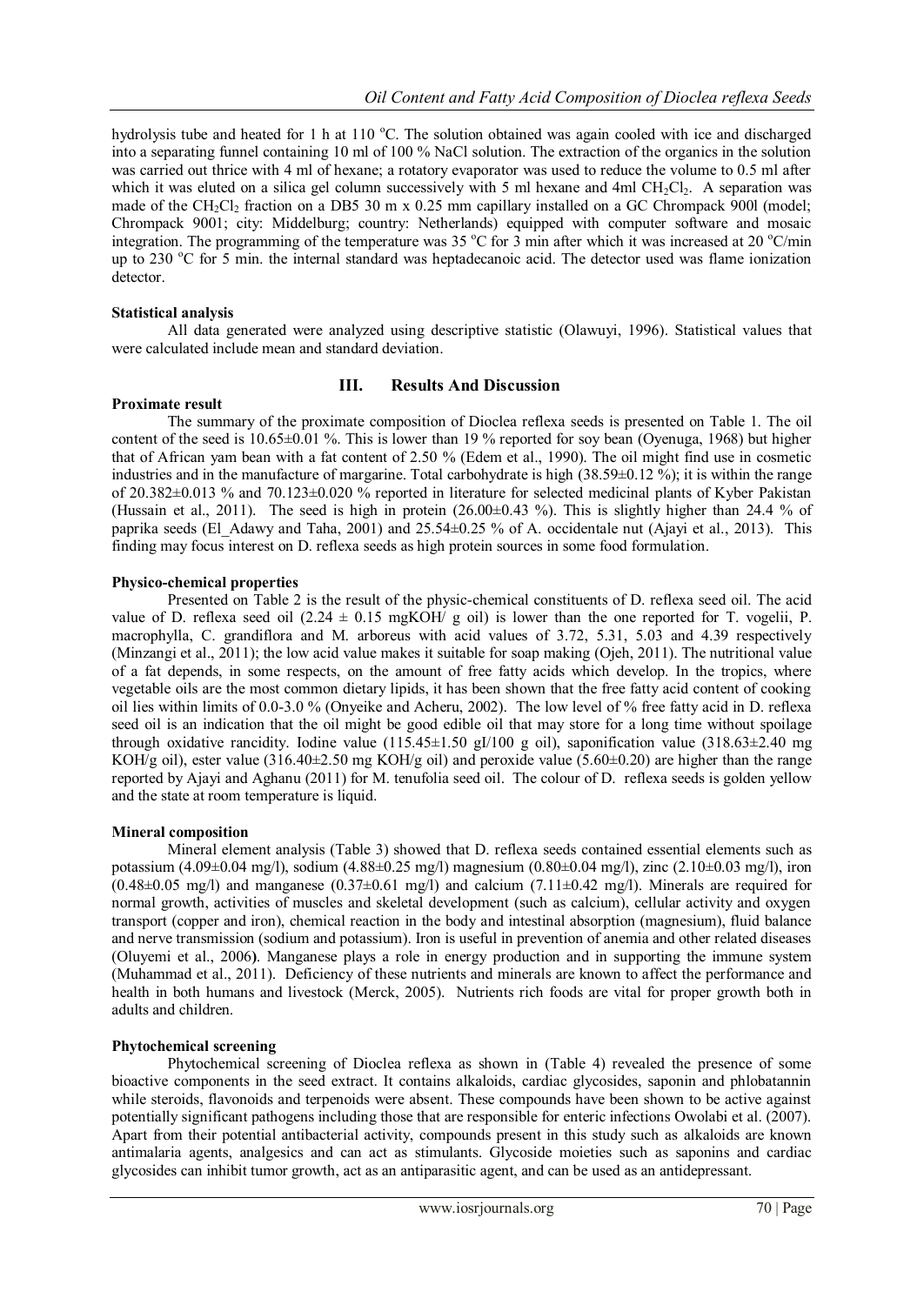### **Fatty acid composition**

In the result of fatty acid composition of D. reflexa seeds (Table 5),  $C_{18:1}$  had the highest value of 31.50  $g/100g$  and  $C_{202}$  had the least value of 1.59 g/100g. The total fatty acid was 99.10 g/100g. This value is higher than those reported for the seeds of Carapa grandiflora (81.2 g/100g), Carapa procera (82.2 g/100g), Milletia dura (78.8 g/100g), Tephrosia vogelii (61.3 g/100g), Myrianthus arboreus (63.8 g/100g) and Treculia africana (80.9 g/100g) by Minzangi et al. (2011). Oleic acid, C<sub>18:1,</sub> which is the dominant fatty acid of D. reflexa seed oil, is very important in nervous cell construction; it has fundamental role in cardiovascular diseases prevention (Nasri et al., 2005). The high percentage of oleic acid in the oil makes it desirable in terms of nutrition and high stability cooking and frying oil (Anwar et al., 2006). A higher intake of oleic acid is associated with decreased risk of coronary heart disease caused by high cholesterol level in blood (Corbett, 2003). The linoleic acid content of the seed oil is small, linoleic acid helps to relieve flaky or rough skin and maintain smooth moist skin (Ariffin et al., 2009). Despite the fact D. reflexa seed oil contains more of saturated fatty acids than unsaturated ones it may still have a high potential in nutrition because of its high percentage of oleic acid.

 Presented on Table 6 is the monounsaturated fatty acid (MUFA), polyunsaturated fatty acid (PUFA), unsaturated fatty acid (UFA), saturated fatty acid (SAFA), oleic/linoleic, MUFA/PUFA, SAFA/UFA contents of the seed oils. The saturated/unsaturated ratio of the D. reflexa seed oil is 1.43. The MUFA/PUFA ratio of the oil is greater than 1; this shows that the oil contains more of MUFAs than PUFAs. The oil also has its oleic to linoleic acid ratio to be greater than 1. This is of great nutritional value since polyunsaturated fatty acids and their derivatives are important essential nutritive additives in mammal, especially in humans (Kamal-Eldin and Yanishlieva, 2002 and Ziboh et al., 2002).

### **IV. Conclusion**

 Conclusively, the result of this research work showed that Dioclea reflexa seeds contained appreciable amounts of phytochemicals like alkaloids, glycoside, saponin and phlobatannin which have good pharmacological effect and also carbohydrate, protein, minerals which are nutritional requirements of both humans and livestocks. Possibly, the seeds from these plants could be useful as feed supplement and as medicine to improve health and growth performance in humans and livestocks.

#### **References**

- [1]. Aliyu, A. B., Musa, A. M., Oshanimi, J. A., Ibrahim, H. A., Oyewale, A. O. (2008). Phytochemical analyses and mineral elements composition of some medicinal plants of Northern Nigeria, Nigerian Journal of Pharmaceutical Sciences 7, 119-125.
- [2]. Ajayi, I. A., Oderinde, R. A., Ogunkoya, B. O., Egunyomi, A., Taiwo, V. O. (2007). Chemical analysis and preliminary toxicological evaluation of Garcinia mangostana seeds and seed oil. Food Chemistry 101, 999-1004.
- [3]. Ajayi, I. A., Aghanu, V. N. (2011). Chemical characterization of Monodora tenuifolia seeds from Nigeria. Seed Science and Biotechnology 5, 59-62.
- [4]. Ajayi, I. A., Ajibade, O., Oderinde, R. A. (2011): Preliminary phytochemical analysis of some seeds. Research Journal of Chemical Sciences 1, 58-62.
- [5]. Ajayi, I. A., Oladeji, O. S., Aghanu, V. N. (2013): Short-term toxicological evaluation of Anacardium occidentale oil in albino rats. Food Science and Quality Management 16, 8- 15.
- [6]. Anwar, F., Zafar, S. N., Rashid, U. (2006). Characterization of Moringa oleifera seed oil from drought and irrigated regions of Punjab. Grasasy Aceites 57, 160-168.
- [7]. Ariffin, A. A., Bakar, J., Tan, C. P., Rahman, R. A., Karim, R., Loi, C. C. (2009). Essential fatty acids of pitaya (dragon fruit) seed oil. Food Chemistry 114, 561-564.
- [8]. Association of Official Analytical Chemists (AOAC) (1984). Official Methods of Analysis 14th Edition. Arlington, VA.
- [9]. AOAC. 1990. Official methods of analysis, Association of Official Analytical Chemists,Washington, D.C., USA. 15th Edition, pp. 807-928.
- [10]. Cobertt, P. (2003). It is time for an oil change. Opportunities for high oleic vegetables oils. Information 14, 480-481.
- [11]. Dagne, K., Jonsson, A. (1997). Oil content and fatty acid composition of seeds of Guizotia cass (Compositae) Journal of Science Food Agriculture 73, 274-278.
- [12]. Dubois, V., Breton, S., Linder, M., Fanni, J., Parmentier, M. (2007). Fatty acid profiles of 80 vegetable oils with regard to their nutritional potential. European Journal of Lipid Science Technology 109, 710-732.
- [13]. Edem, D. O., Amugo, C. I., Eka, O. U. (1990). Chemical composition of yam beans (Sphenostylis sternocarpa). Tropical Science 30, 59–63.
- [14]. El-Adawy, T. A., Taha, K. M. (2001). Characteristics and composition of different seed oils and flours. Food Chemistry 74, 47-54.
- [15]. Fasina, O. O., Hallman, C. H. M. Clementsa, C. (2006). Predicting temperature- dependence viscosity of vegetable oils from fatty acid composition. Journal of American Oil Chemists Society 83, 899-903.
- [16]. Fasuyi A. O., Akindahunsi A. O. (2009). Nutritional evaluation of Amaranthus cruentus leaf meal based broiler diets supplemented with cellulase/glucanase/xylanase enzymes. American Journal of Food Technology 4, 108-118
- [17]. Goss, J. A. (1980). Determination of moisture in livestock feed. Feed Management, 31:32.
- [18]. Harborne, J. B. (1973). Phytochemical methods, London. Chapman and Hall, Ltd. pp. 49-188.
- [19]. Hussain, J., Khan, F. U., Ullah, R., Muhammad, Z., Rehman, N. U., Shinwari, Z. K., Khan, B. U., Zohaib, M., Imad-ud-din, Hussain, S. M. (2011). Nutrient evaluation and elemental analysis of four selected medicinal plants of Khyber Pakhtoon Khwa, Pakistan. Pakistan Journal of Botany 43, 427-434.
- [20]. Kamal-Eldin, A., Yanishlieva, N. V. (2002). n-3 Fatty acids for human nutrition: stability Concentration. European Journal Lipid Science and Technology 104, 825-836.
- [21]. Lutz, M., Esuoso, K., Kutubuddin, M., Bayer, E. (1998). Low temperature conversion of sugar cane by-products. Biomass and Bioenergy 15, 155-162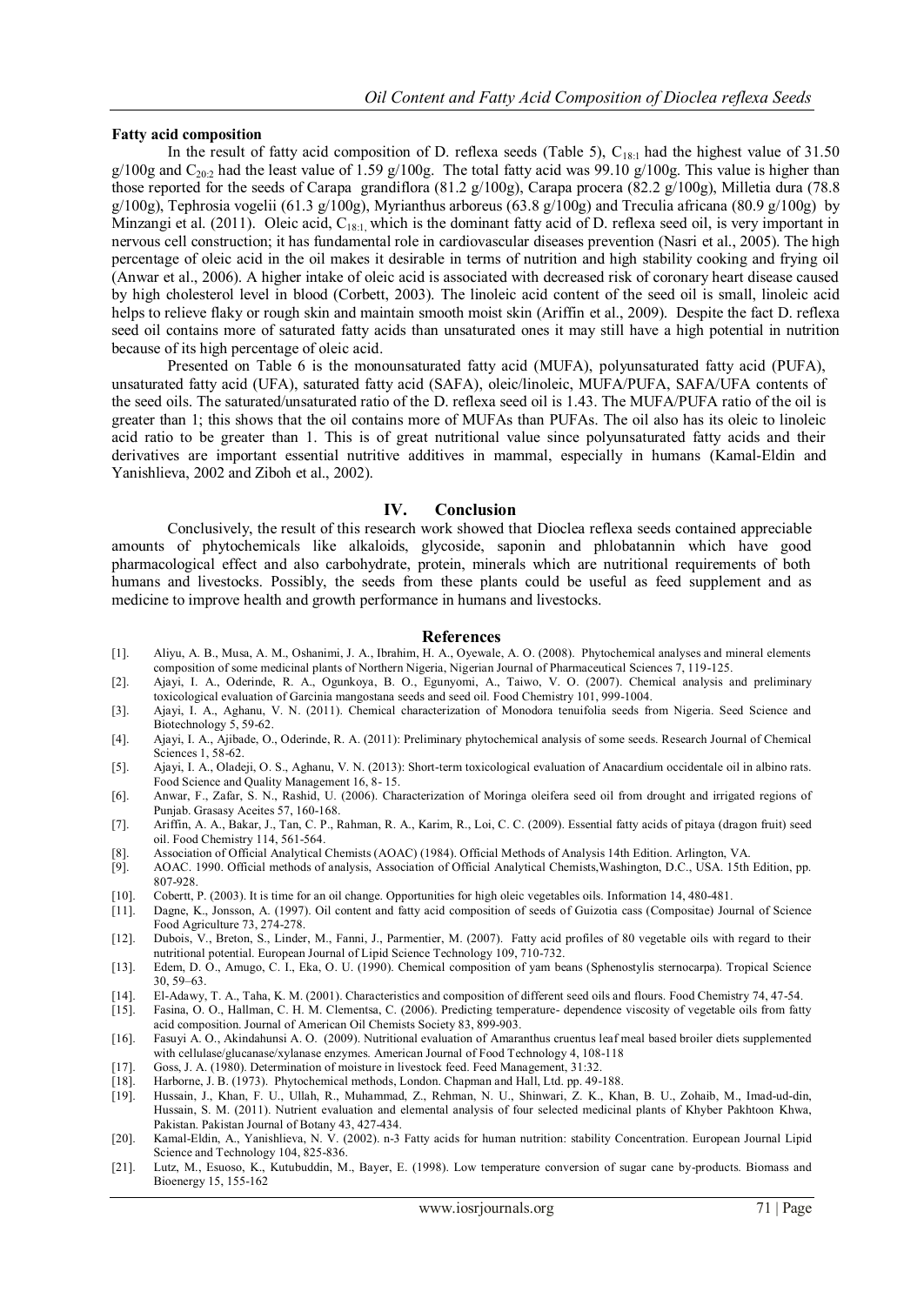- [22]. Melgarejo, C. M. F., Gee, J. M., Knight, D. J. (1994). Fatty acid profile of some Cameroonian spices. Journal of Science Food and Agriculture 66, 213–216.
- [23]. MERCK. Mineral deficiencies. (2005). The Merck Veterinary Manuel, Ninth Edition. Published by Merck and Co. Inc., Whitehouse Station, N.J., USA. pp. 2320-2330.
- [24]. Minzangi, K., Kaaya, A. N., Kansilime, F., Tabuti, J. R. S., Samvura, B. (2011). Oil content and physicochemical characteristics of some wild oilseed plants from Kivu region Eastern Democratic Republic of Congo. African Journal of Biotechnology, 10, 189-195.
- [25]. Muhammad, A., Dangoggo, S. M., Tsafe, A. I, Itodo, A. U., Atiku, F. A. (2011). Proximate, minerals and anti-nutritional factors of Gardenia aqualla (Gauden dutse) fruit pulp. In Pakistan Journal of Nutrition 10, 577-581.
- [26]. Nasri, N., Khalil, A., Fady, B., Triki, S. (2005). Fatty acid acids from seeds of Pinus pinea L.: composition and population profiling. Phytochemistry 66, 1729-1735.
- [27]. Ojeh, O. (1981). Effects of refining on the physical and chemical properties of cashew kernel oil. Journal of Fats and Oils Technology 16, 513–517.
- [28]. Olawuyi, J. F. (1996). Biostatistics: A foundation course in health sciences. 1st Edition. University College Hospital, Published by Tunji Alabi Printing Co. Total Garden, Ibadan, Nigeria, pp. 1-221.
- [29]. Oluyemi, E. A., Akilua, A. A., Adenuya, A. A., Adebayo, M. B. (2006). Mineral contents of some commonly consumed Nigerian foods. Science Focus 11, 153-157.
- [30]. Owolabi, O. J., Omogbai, E., Obasuyi, O. (2007). Antifungal and antibacterial activities of the ethanolic and aqueous extracts of Kigelia africana (Bignoniaceae) stem bark. African Journal of Biotechnology 6, 1677-1680.
- [31]. Onyeike, E. N., Acheru, G. N. (2002). Chemical composition of selected Nigerian oilseeds and physicochemical properties of the oil extracts. Food Chemistry 77, 431-437.
- [32]. Pearson, D. A. (1976). Chemical Analysis of Food (7th Edn), Livingstone Churchill, Edinburgh, pp 422-523.
- [33]. Sofowora, A. (1993). Medicinal plants and Traditional medicine in Africa: Spectrum Books Ltd, Ibadan, Ibadan, Nigeria, pp 289.<br>[34]. Trease G. E., Evans W. C. (1989). Pharmacognsy. 11th edn. Brailliar Tiridel Can. Ma
- [34]. Trease G. E., Evans W. C. (1989). Pharmacognsy. 11th edn. Brailliar Tiridel Can. Macmillian publishers. [35]. Ziboh, V. A., Cho, Y. H., Mani, L., Xi, S. D. (2002). Biological significance of essential fatty
- [35]. Ziboh, V. A., Cho, Y. H., Mani, L., Xi, S. D. (2002). Biological significance of essential fattyacids/lipoxygenase-derived monohydroxy fatty acids in the skin. Archives of Pharmacology Research 25, 747-758.

#### **Table 1: Proximate composition (%) of Dioclea reflexa seeds**

| Composition                  | <b>Means</b> ±SD |
|------------------------------|------------------|
| Crude protein                | $26.00\pm0.43$   |
| Crude fat                    | $10.65 \pm 0.01$ |
| Crude fibre                  | $9.25 \pm 0.03$  |
| Ash                          | $9.17 \pm 0.01$  |
| Moisture                     | $13.30 \pm 0.01$ |
| Carbohydrate                 | $31.63 \pm 0.12$ |
| Available Energy $(KJ/100g)$ | 1372.07          |

#### **Table 2: Physico-chemical properties of Dioclea reflexa seeds**

| <b>Property</b>                     | <b>Means</b> ±SD  |  |
|-------------------------------------|-------------------|--|
| Acid value $(mgKOH/goil)$           | $2.24 \pm 0.15$   |  |
| Free fatty acids <sup>*</sup>       | $1.13 \pm 0.15$   |  |
| Iodine value mgI/100 g oil          | $115.45 \pm 1.50$ |  |
| Peroxide value meg $O_2$ / kg oil   | $5.60 \pm 0.20$   |  |
| Saponification value (mgKOH/ g oil) | $318.63 \pm 2.40$ |  |
| Ester value ( $mgKOH/g$ oil)        | $316.40\pm2.50$   |  |
|                                     |                   |  |

\* % as oleic acid

#### **Table 3: Mineral element composition of Dioclea reflexa seeds**

| <b>Minerals</b> | Concentration (mg/l) |
|-----------------|----------------------|
| Sodium          | $4.88 \pm 0.25$      |
| Potassium       | $4.09 \pm 0.04$      |
| Magnesium       | $0.80 \pm 0.042$     |
| Calcium         | $7.11 \pm 0.42$      |
| Zinc            | $2.10\pm0.03$        |
| Iron            | $0.48 \pm 0.05$      |
| Manganese       | $0.37 \pm 0.61$      |

### **Table 4: Result of the phytochemical screening of Dioclea reflexa seeds**

| Phytochemicals     | <b>Aqueous extract</b> |
|--------------------|------------------------|
| Phlobatannin       |                        |
| Saponin            |                        |
| Cardiac glycosides |                        |
| Terpenoids         |                        |
| Alkaloids          |                        |

#### **Table 5: Fatty acid composition of Dioclea reflexa seeds**